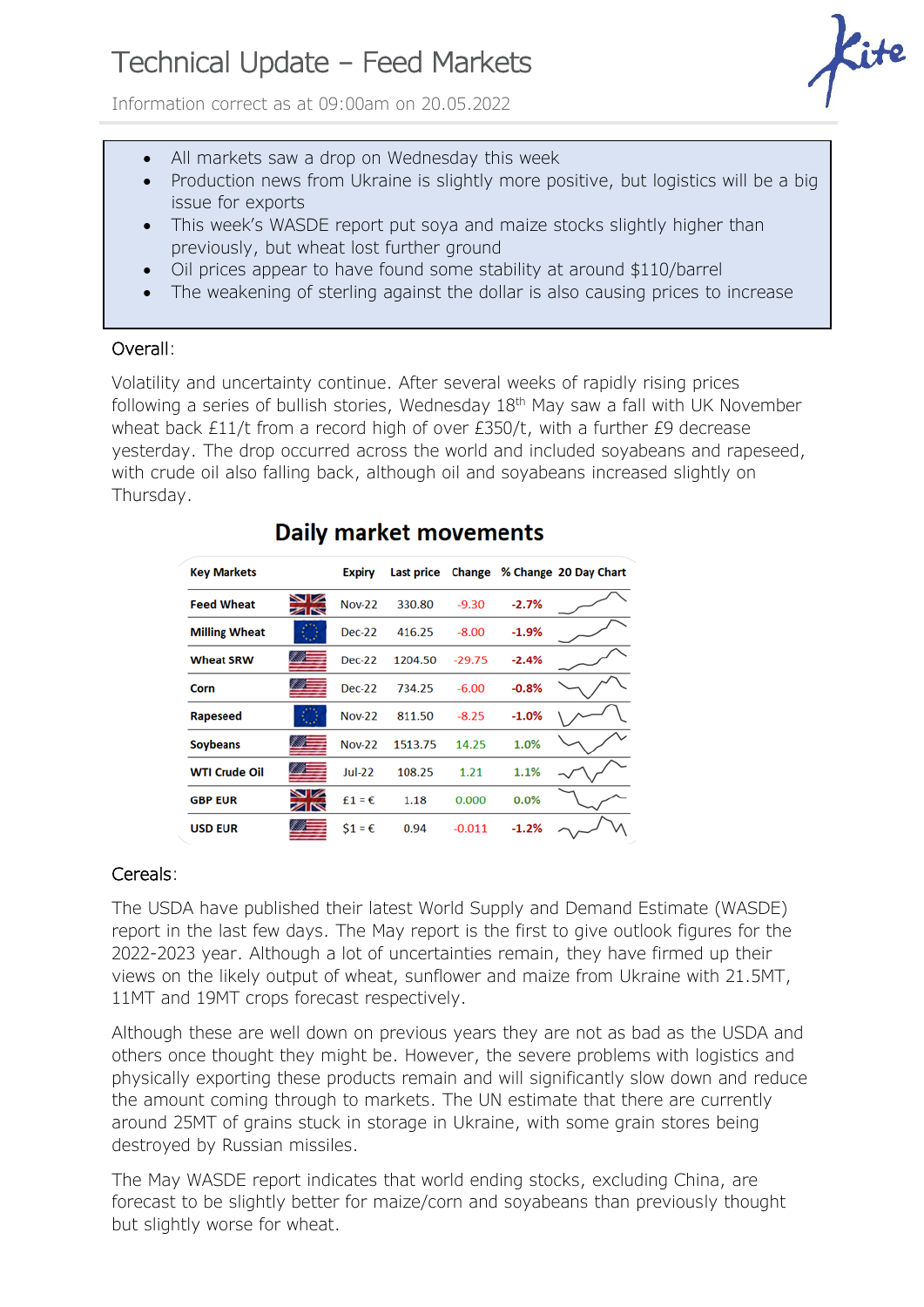

Adding to the wheat is situation is the extreme heat being suffered in the main production areas in India and they have recently imposed an export ban, although it is not a complete ban and allows previously agreed sales to go ahead. India is not a major wheat exporter, and in some years has hardly any surplus, speculators and the media initially picked up on this as yet another bullish story.

Cool and wet conditions in the corn belt of the US means maize planting has been delayed with only 49% planted vs an average of 67% by this stage. Spring wheat is further behind with only 39% planted vs a previous average of 67%. Much of the US winter wheat crop is grown further west where a severe drought continues and ratings are still only 27% good/excellent.

The drought also continues to develop in Brazil, with dry weather also a feature in northern EU countries and affecting spring sown crops in particular.

On the back of all this news, wheat prices continued to rise sharply to unprecedented levels with the Chicago premium of wheat over maize/corn rising to a record \$160/t until May  $18<sup>th</sup>$  when a fall back occurred. In many ways this makes sense as the previous trend seemed unsustainable, with the latest overall world wheat production outlook at similar levels to previous years.

UK wheat has continued to follow these trends and reached a peak of over £350/t for November wheat but has now fallen back to around £330/t. The view from CRM was that these levels were unsustainable and that prices were likely to fall, particularly as harvest gets closer and farmers have to start selling. Their advice is to stick at the previously recommended 50-60% cover for next winter and into 2023 and wait for the likely reduction in prices over the next few months before taking any further cover.

Although the supply of maize from Ukraine will be limited/slow, other sources exist e.g. France and Brazil. Currently whole maize is quoted at around £340/t for November to April 2023 and with higher nutritional value, this may be worth considering. AHDB figures also indicate that barley is selling at around a £15-20/t discount to wheat and may also be worth considering.

#### Oilseeds:

The 2<sup>nd</sup> chart in these notes (above) shows that the latest WASDE report indicates that global soyabean ending stocks (excluding China) for 2022/23 will recover to 68MT in 2023 from 54MT this year. The US soya crop is forecast to be up to a record 123MT